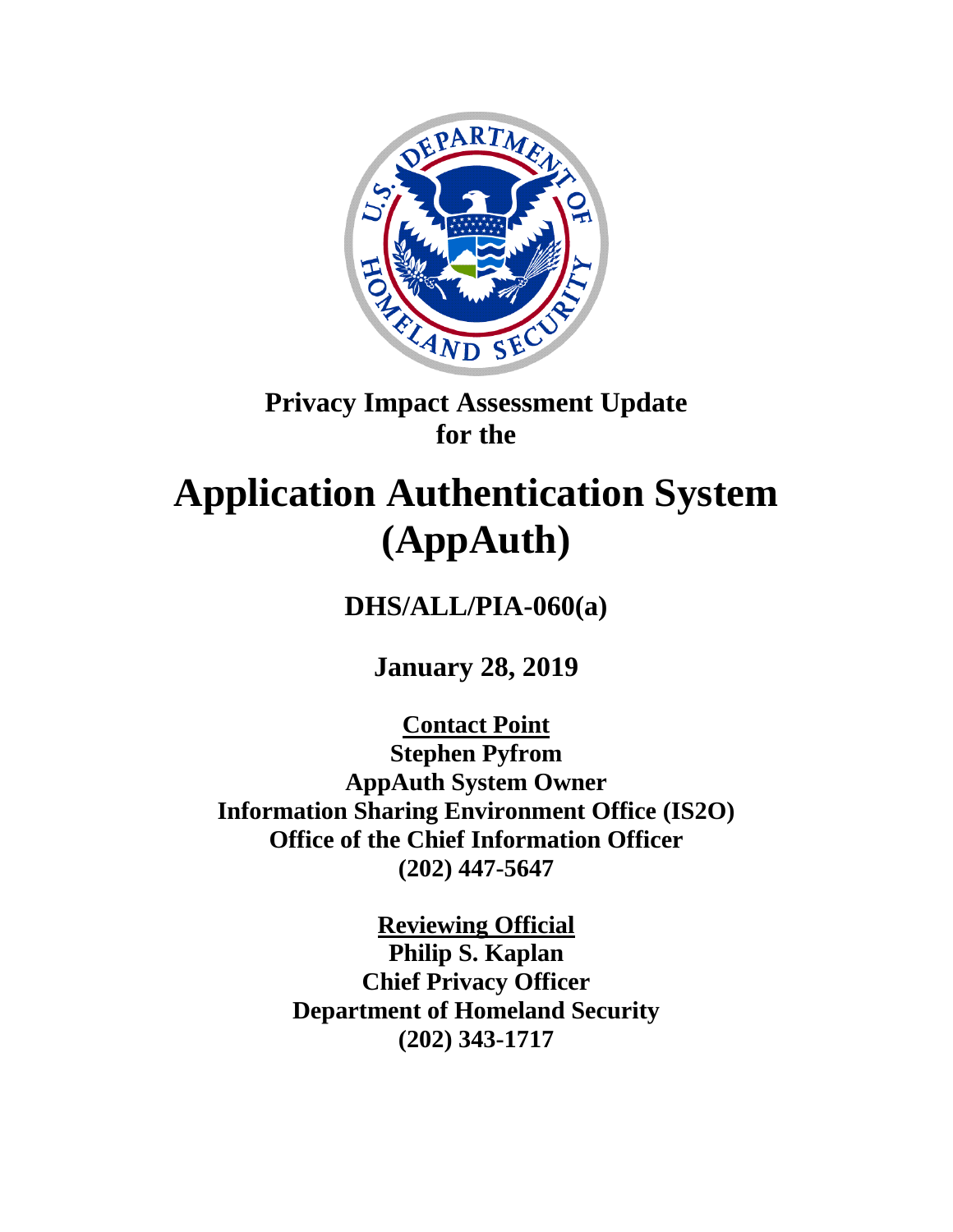

### **Abstract**

 $\overline{a}$ 

The Application Authentication System (AppAuth) is a Department of Homeland Security (DHS) enterprise system developed and operated by the DHS Headquarters Information Sharing and Services Office (IS2O). AppAuth is a DHS single sign-on enterprise authentication service, which provides a uniform authentication service based on Microsoft's Active Directory services. DHS is updating this Privacy Impact Assessment (PIA) because AppAuth will now share personally identifiable information (PII) outside of the Department and within a Government specific public-cloud instance (Azure).

### **Overview**

The Application Authentication System (AppAuth) was developed by the DHS Headquarters Information Sharing and Services Office (IS2O) to support its mission to deliver the services required by the DHS enterprise for mission, business management, and information technology support. AppAuth provides the ability for DHS users across the Department to log on to enterprise applications using their normal component login credentials. The system provides basic authorization services via security groups that can be established within an organization and used as the basis for internal authorization logic to determine level of access for an individual user.

AppAuth provides cross-domain authentication<sup>1</sup> of DHS users for the purposes of using DHS enterprise applications via two-way trusts.<sup>2</sup> In a two-way forest<sup>3</sup> trust relationship, AppAuth will trust a component's Active Directory at the forest level<sup>4</sup> and a component's Active Directory will trust AppAuth. The forest allows separate active directory forests to exchange information with other environments while still allowing each component Active Directory forest to maintain complete control over its own forest. In this model, AppAuth is the trusted domain; AppAuth allows DHS Component end users to use their current component credentials to access DHS applications hosted within the AppAuth forest. In this role, AppAuth is the container for those enterprise applications that have subscribed to the Single Sign-On (SSO) service based on Windows Integrated Authentication (WIA), which is based on Kerberos.<sup>5</sup>

The two-way forest trust between AppAuth and DHS Components will ensure that components have a centrally controlled, robust authentication capability for accessing their

 $1$  Cross-domain authentication gives users the ability to log in to their enterprise applications from their component workstation.

<sup>&</sup>lt;sup>2</sup> A two-way trust is an active directory authentication connection between two DHS components such as Headquarters and the Federal Emergency Management Agency (FEMA).

<sup>&</sup>lt;sup>3</sup> A forest is a directory that houses all users' objects in their environment. These objects allow users to log on to their workstation.

<sup>&</sup>lt;sup>4</sup> A forest level is the directory operating system level such as Windows 2008 level or Windows 2012 level.

<sup>5</sup> The Kerberos version 5 authentication protocol provides a mechanism for authentication - and mutual authentication - between a client and a server, or between one server and another server.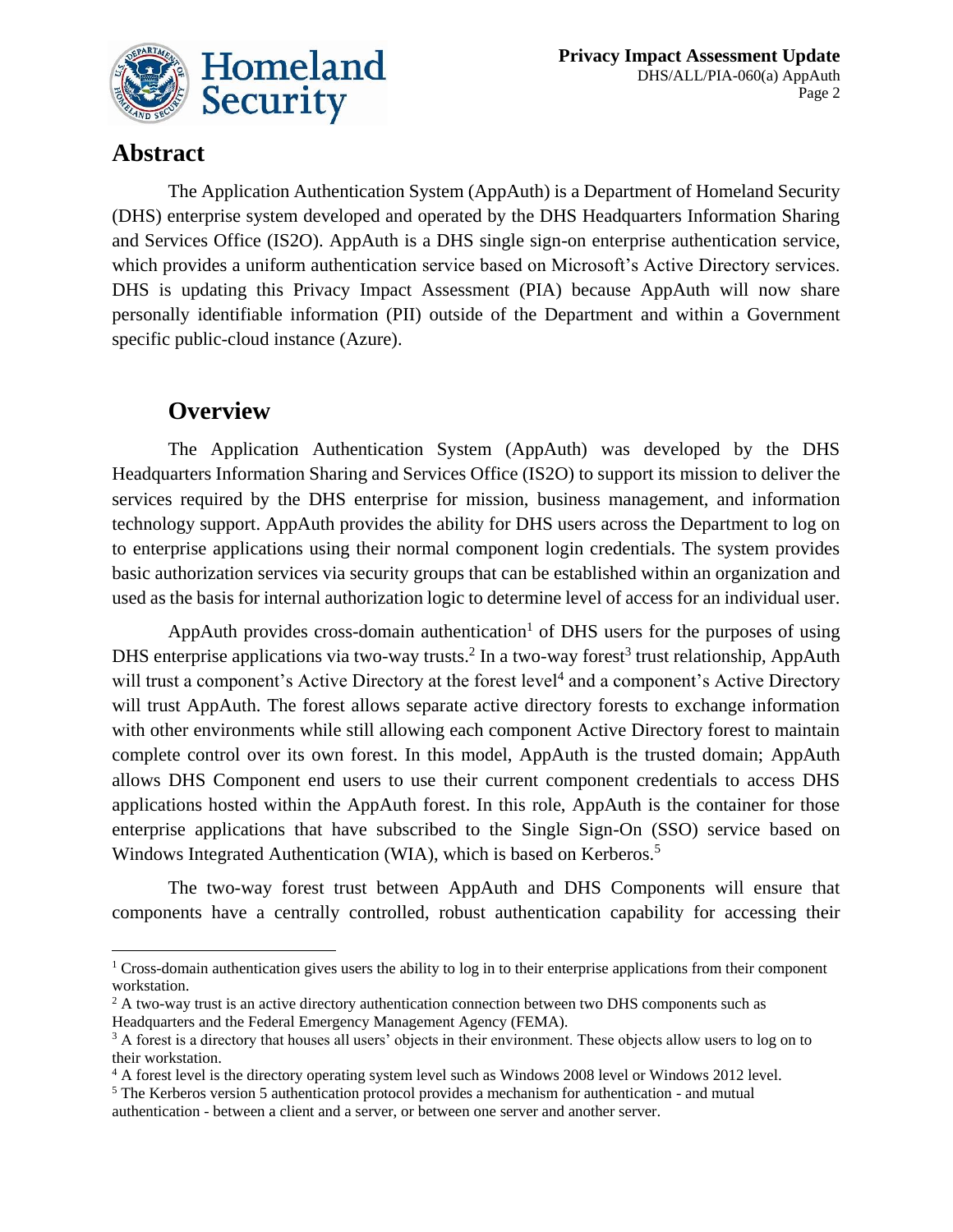

enterprise applications infrastructure and services. Component domains hold end user credentials but leverage AppAuth. This includes support for Data Center-provided as a service applications (*e.g.*, SharePoint as a Service, Work Place, and Customer Relationship Management as a service). These trusts are essential to the assurance that only authorized users are able to leverage AppAuth verification of credentials. These credentials are leveraged at a system level and are not directly accessed by end users. There is no direct input of PII or solicitation of PII from an end user. AppAuth itself, via approved trusts, ingests this information from already established identity stores from DHS components. The AppAuth Active Directory is populated via already gathered data from an existing DHS Active Directory. These credentials are input and controlled via the component's active directory by privileged users (system administrators). The PII that is collected is in the form of Human Resource Information Technology (HRIT), which contains basic attributes about the user account. These include name, user account, duty locations, phone numbers, work email addresses, and other non-sensitive identifiers. This is used primarily for the purposes of identifying users and organizing user communities. The PII is not extracted or used for any particular portable service, but is used for identification purposes. The PII is maintained in AppAuth Active Directory as long as the account is active.

AppAuth has established trusts with DHS component Active Directory domains such that users' home domain credentials can be accepted for access to shared information. Component Active Directory systems contain PII.

AppAuth has many benefits, especially those that minimize privacy risks. AppAuth provides the below benefits for all DHS components:

- Mitigates risk for access to 3rd-party sites (user passwords not stored or managed externally);
- Reduces password fatigue; $<sup>6</sup>$ </sup>
- Reduces time spent re-entering passwords for the same identity; and
- Reduces IT costs due to lower number of IT help desk calls about passwords.

### **Reason for the PIA Update**

 $\overline{a}$ 

With the rising need for integration of the DHS mission with external federal agencies, migration to the public cloud, and DHS users requiring access to internal and external information systems, AppAuth has received multiple requests to extend the federated identity servers beyond the DHS network in traditional datacenters. AppAuth itself does not own the identity attributes being shared, but is doing so on behalf of a DHS component that requires approved DHS federated

<sup>6</sup> Password fatigue is experienced when an individual is required to remember an excessive number of passwords as part of his or her daily routine.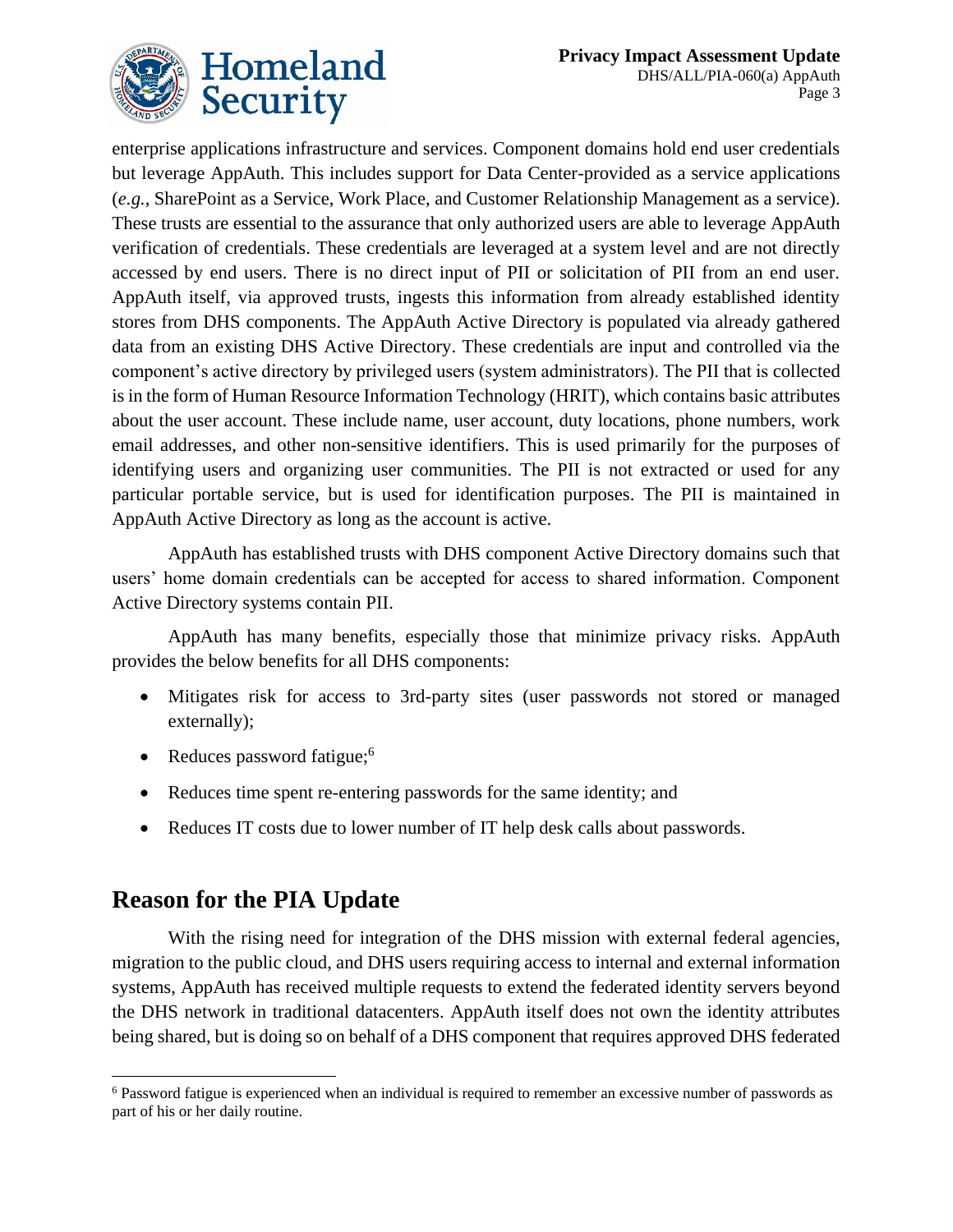

identity services outside of the network. There is no change to the attributes being shared, but those attributes will now be leveraged to access information systems outside of DHS space. These attributes will still only apply to DHS users, but may simply provide access to other information systems.

### **Privacy Impact Analysis**

In each of the below sections consider how the system has changed and what impact it has on the below fair information principles. In some cases there may be no changes and indicate as such.

#### **Authorities and Other Requirements**

The authorities carried forward from the previous update to this PIA, DHS/ALL/PIA-060 Application Authentication System (AppAuth) and those authorities listed in DHS/ALL-037 E-Authentication Records System of Records Notice  $(SORN)$ , to the extent that they are still applicable and current law, cover this sharing.

The Authority to Operate (ATO) for AppAuth was granted in November 2017, following the completion of the original PIA.

#### **Characterization of the Information**

AppAuth will continue to collect/transmit requested identifying attributes for DHS components. Those attributes are listed below:

Name; Agency; Title; Country Code; Department; Telephone Number (DHS Listed #); Company; and Username.

The information above already is collected and maintained by the component/office and exists in Department/Component Active Directory instances. AppAuth leverages trusts between those Active Directory instances to query and validate identities for the purposes of authenticating users via Single Sign-On/Federated Services.

 $\overline{a}$ <sup>7</sup> DHS/ALL-037 E-Authentication Records System of Records, 79 FR 46857 (August 11, 2014).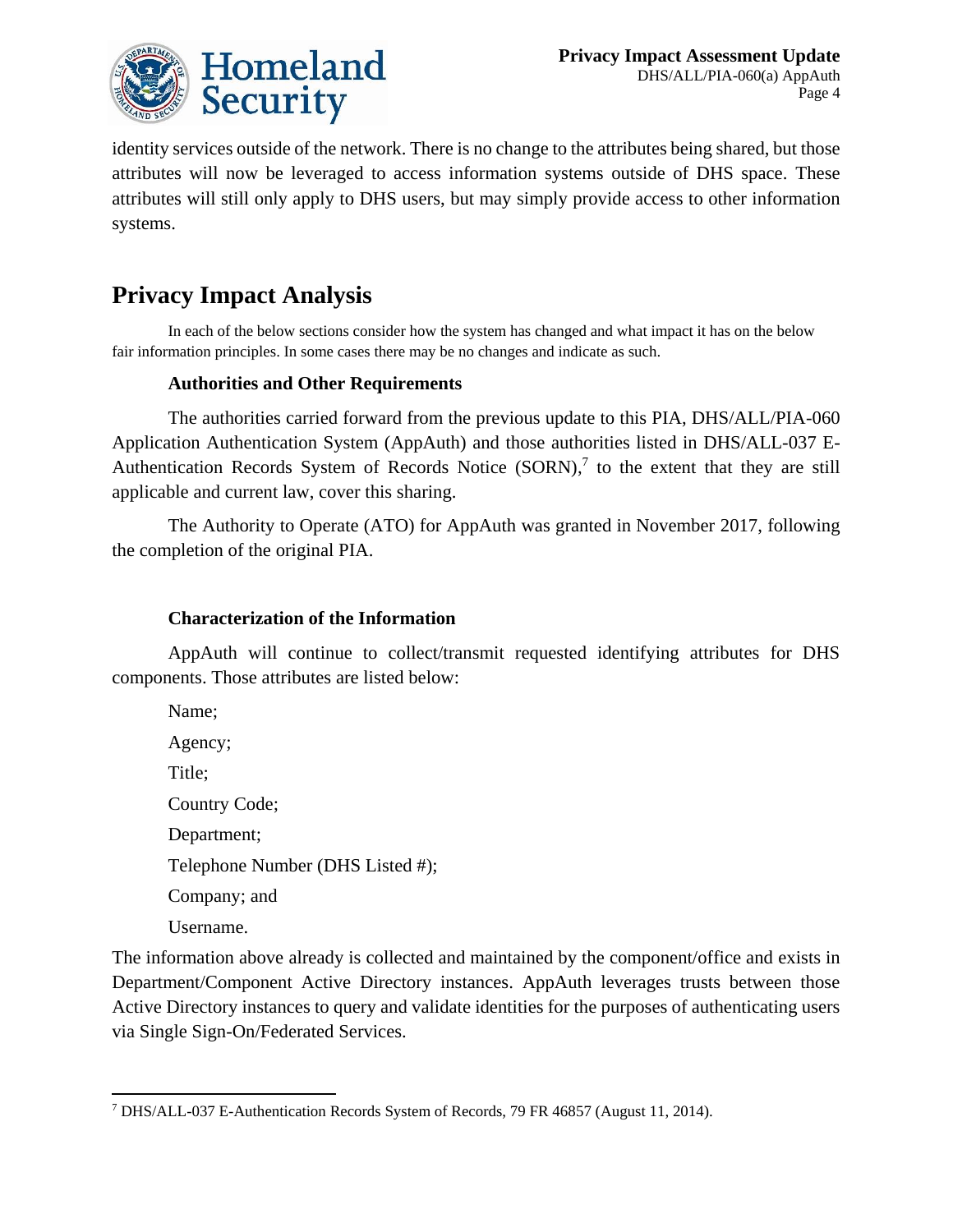

The accuracy of the data in AppAuth continues to be the responsibility of the component administrators who provide the information through their own Active Directories or elsewhere, which is from where AppAuth pulls the information. Any changes made to the local component domain instances will propagate to AppAuth via Active Directory users and systems dashboards as well as supporting systems that leverage the AppAuth identity user/systems stores.

#### **Uses of the Information**

AppAuth continues to use the information to assist and establish the unique identification of DHS personnel.

#### **Notice**

AppAuth does not provide notice prior to collection of information because it does not collect information directly from individuals. Further, it is difficult to provide notice to individuals that their information will be used by AppAuth since there is no user interface.

However, AppAuth provides notice through this PIA Update that information may be shared externally in order to authenticate DHS personnel to external agency websites or platforms.

**Privacy Risk:** Individuals may not be aware that their information is being used by AppAuth and do not have an opportunity to consent prior to its use.

**Mitigation:** DHS provides employees with notice, and employees consent to general uses of their information, when they submit their biographic attributes to DHS upon the onboarding process. Privacy Act Statements are provided at the time of collection and have published SORNs to further provide notice. This PIA serves as additional notice that information collected during the onboarding process is used by AppAuth to provide individuals with the ability to log on to enterprise, as well as external, applications using their normal component login credentials.

#### **Data Retention by the project**

The AppAuth system leverages the credentials of component-maintained active directory identity stores. As a result, once components make changes or deletions from their active directory, the online record will be removed from within AppAuth. However, AppAuth maintains daily backups of activity directory databases that allows for the rollback of changes, recovery from disaster, or response to incidents. As a result, AppAuth subscribes to the DHS Data Retention Policy requiring the retention of data for no less than 7 years. This information is encrypted and stored at an offsite location.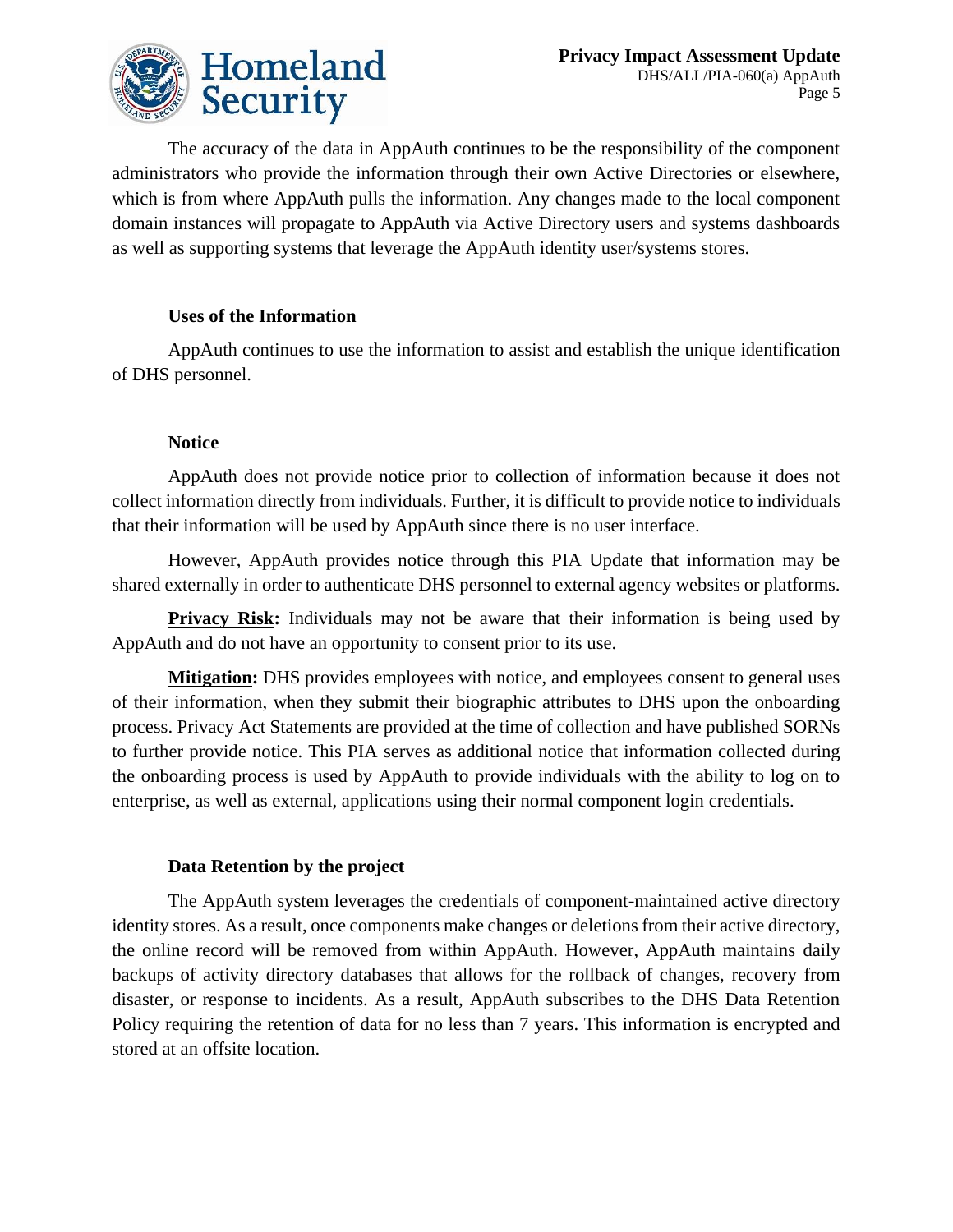

#### **Information Sharing**

As a service provider, AppAuth enables authentication for Components that have applications that exist outside of the DHS network. In this instance, DHS Active Directory or other system attributes for the requesting agency/component may be shared outside of the DHS network for purposes of authenticating users. AppAuth leverages its federated services to pass those attributes to external DHS applications for the purposes of federated login with DHS credentials outside of the network.

AppAuth is not the data owner of the shared attributes and is not the origin of the passed identities. Components maintain the attributes and credentials in their component identity stores and they are passed via AppAuth upon request when a user requests access to their application. The internal assets for AppAuth are not shared outside of the DHS network.

AppAuth is not a primary source for the individual PII. The data originates with the DHS component that can re-disseminate information as stated in the original SORNs that cover the collection of the information during the onboarding process.

#### **Redress**

There are no changes to redress with this PIA Update. Individuals do not have direct access to AppAuth information, as authorization is a system-to-system transaction. Any update of information is performed at the component Active Directory authorization boundary or system level. Employees may update their Component Active Directory information by contacting the Component's Help Desk.

#### **Auditing and Accountability**

AppAuth completes memoranda of understanding (MOU) between external DHS partners and the DHS stakeholder wishing to leverage federation outside of the DHS network as agreed upon within the AppAuth Enterprise System Security Agreement (ESSA). The MOUs will describe the endpoints leveraging the service as well as any security requirements that may result. All stakeholders in the information flow are expected to maintain privacy information indicating the endpoints associated with the data.

AppAuth services extend across multiple datacenters including DHS Datacenter 1, DHS Datacenter 2, and Microsoft Azure Government. The AppAuth Information System Security Officer ensures that all interconnections to the information system are done so via the approved AppAuth ESSA. Additionally, all external agencies must have an approved Interconnection Security Agreement (ISA) with approval to traverse approved DHS OneNet gateways.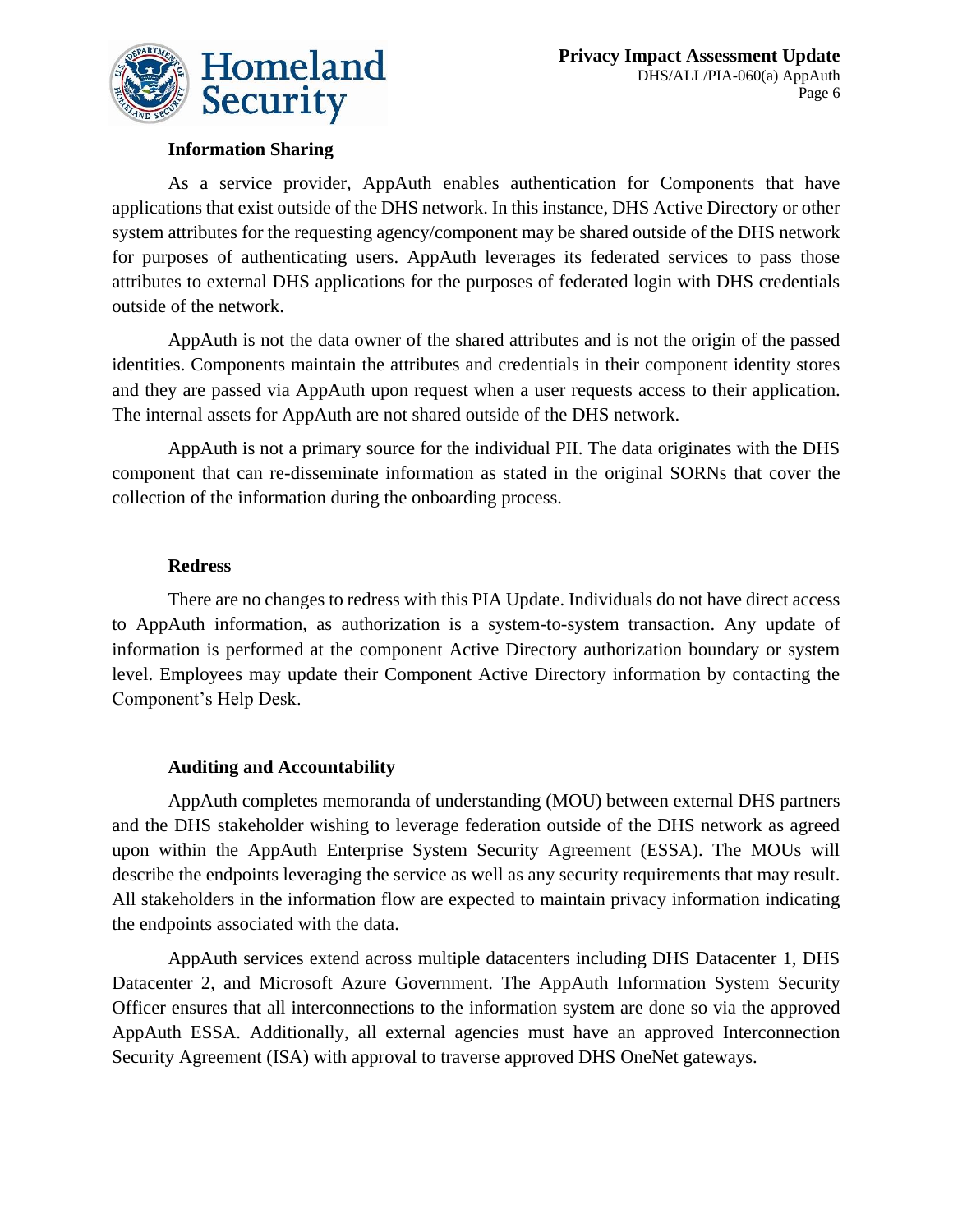

AppAuth servers, gateways, and applications are continuously monitored via prescribed Information Security Continuous Monitoring (ISCM) processes and procedures tracking hardware and software assets, configuration management, vulnerability management, malware, and other supported hardware and operating system assets. Events are logged in real-time (near real time for Azure), and these logs allow for faster and more widespread incident response.

### **Responsible Official**

Stephen Pyfrom AppAuth System Owner Information Sharing Environment Office (IS2O) Office of the Chief Information Officer

### **Approval Signature**

Original, signed copy on file at DHS Privacy.

\_\_\_\_\_\_\_\_\_\_\_\_\_\_\_\_\_\_\_\_\_\_\_\_\_\_\_\_\_\_\_\_

Philip S. Kaplan Chief Privacy Officer Department of Homeland Security